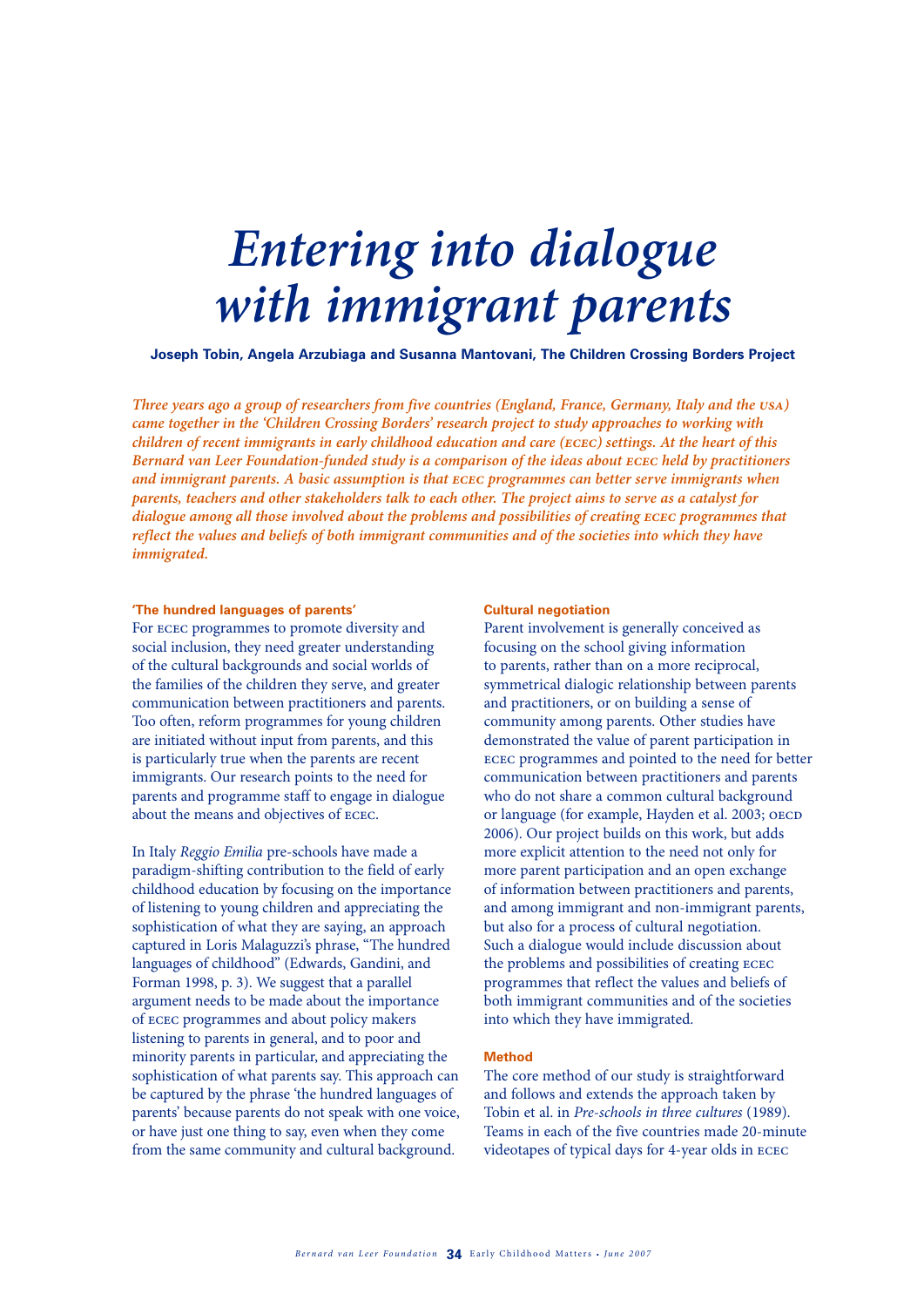centres serving children of recent immigrants. These videotapes were then used as an interviewing cue to draw out the beliefs and concerns of both immigrant and non-immigrant parents and of teachers and administrators. By showing the same set of videotapes to parents and practitioners in each of the five countries, it is possible to highlight similarities and differences in how each nation approaches the challenge of integrating immigrant children and their families into the larger society, and differences and tensions among parents and practitioners and among parents themselves in each country.

# **Differences between the perspectives of practitioners and parents**

Two examples are presented of two areas of tension and difference between parents and practitioners and among parents from different backgrounds. The first example comes from discussions held with parents and with teachers in a New York City *Head Start* programme serving mostly children whose parents had immigrated recently from Mexico, Central America and the Caribbean. Here, as in many other locations in the usa where research was conducted, parents expressed appreciation for the quality of the education and care their children were receiving, together with some dissatisfaction with aspects of the curriculum. In a discussion conducted in Spanish, parents at this *Head Start* expressed support for the programme's emphasis on social and emotional development, and an understanding of the programme's philosophy that children learn best through play. But many of the parents also told us that they wanted more academics and less play:

 "The most important thing is get them ready for kindergarten."

 "They should know how to write their names and they should know their numbers."

 "The teachers are very nice and the playtime is good. But I wish they would work more on their letters."

In one of the focus groups, some parents suggested that the emphasis on play rather than on lessons at the *Head Start* centre was carrying over to home:

Interviewer: "Would you feel more comfortable

with a different way of teaching?"

Mrs Sanchez: "I think more lessons..."

 Mr Cruz: "You know, I want to see more structure, of lessons, and less playing... [At home] my daughter wants to watch television and stuff like that, and not sit and read books."

Mrs Duran: "I have the same problem."

 Interviewer: "They don't want to sit and read a book?"

 Mrs Gomez: "Yeah, you know, because they're playing."

When the discussion was concluded by asking these parents if there was anything they wanted us to communicate to their children's teachers, Mrs. Cruz said, "Just ask them, 'Would it kill you to teach my child to write her name before she enters kindergarten?"

We did ask this question of the teachers, whose answer was that to give in to such pressures from parents would mean to go against their professional beliefs and knowledge. In an interview conducted in Spanish with five of the teachers, most of whom are themselves immigrants from the Dominican Republic, Puerto Rico and Mexico, they explained their core beliefs:

 Ms Guzman: "One belief that has prevailed here in our programme is that we do not teach the ABC's."

 Ms Duran: "We do teach it but not formally like "Sit here, this is an A, this is a B", but rather through play".

 Mr Alba: "Many parents bring their children here with the hope that they will learn to read and write."

 Ms Guzman: "With the same methods that they learned as children."

 Ms Duran: "But we use different methods, because times have changed."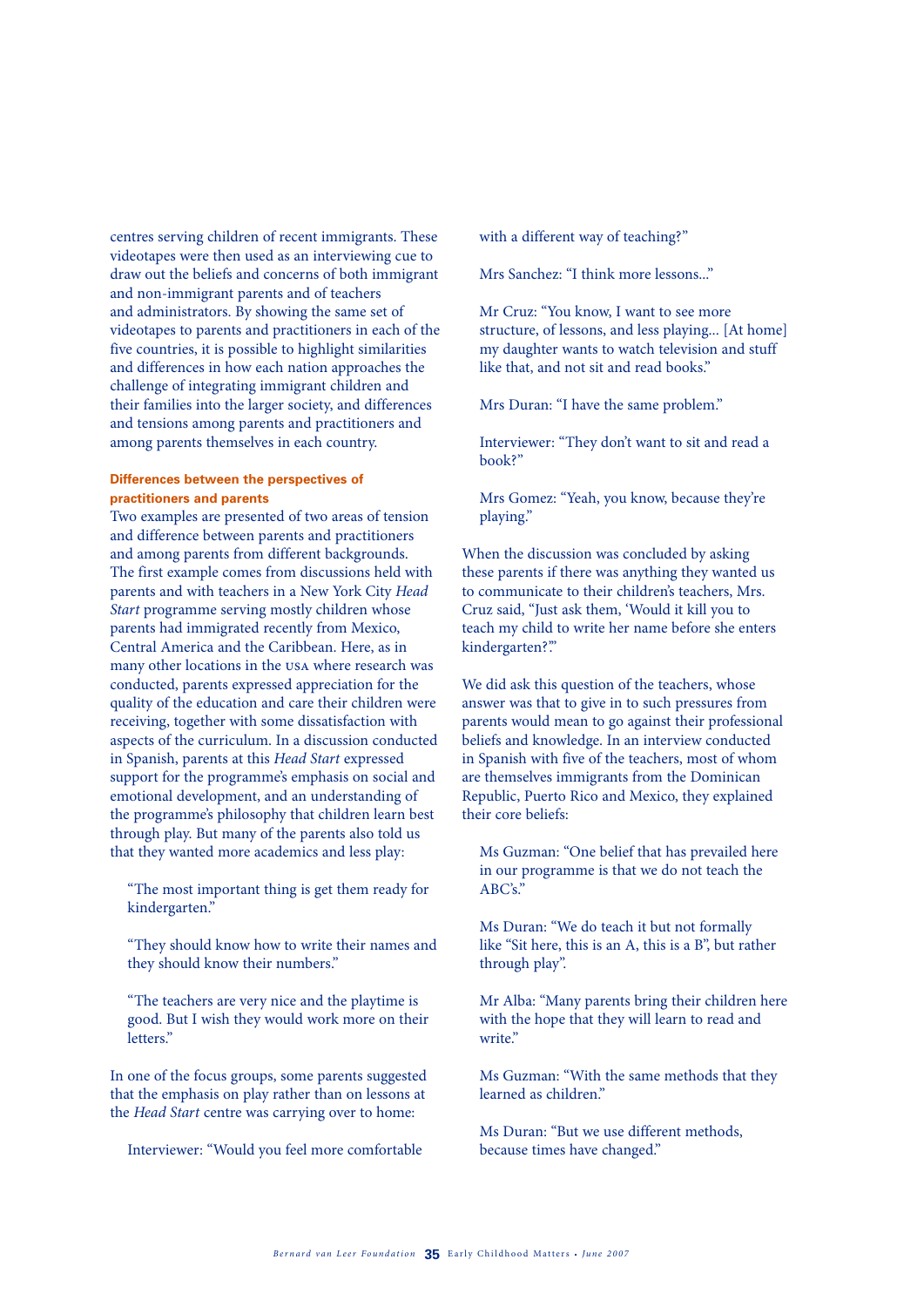Ms Guzman: "For example, back in our country, when they go to school for the first time, most children did not go *Head Start* at 3 or 4, they went to kindergarten. And in kindergarten in a place like Santo Domingo [the Dominican Republic], once you take the child, they would seat you [at a desk], and it's like, "Let's go." They would even hold your hand, you know. That was really something. The parents, like us, who come from another country, think that when they come here..."

Ms Duran: "... It should be that way."

 Ms Guzman: "And they don't understand that through playing they are learning, you understand, they are sharing."

These teachers suggest that parents' perspectives reflect antiquated methods from the old county, which they describe as simplistic, mechanistic and prescriptive. A teacher states that in the old system teachers would guide the child's hand to show her how to write. Nowadays pedagogy has developed more sophisticated ways of working with children. It would, in a metaphorical sense, kill these *Head Start* teachers to teach the alphabet because it would force them to go against their understanding of themselves as professionals. The cost of positioning themselves in this way is that they position parents' wishes as deficits, as misunderstandings needing correcting rather than as ideological differences needing negotiation.

The second example, from Italy, is about discussions held with parents and teachers in a *Scuola Materna* in a working-class neighborhood of Milan, this time looking at immigrant parents' concerns about relationships with other parents and at tensions between parents and teachers (not about the curriculum, but about the nature of their interaction with each other). Most of the immigrant parents at this pre-school expressed appreciation for the warmth and skill of the teachers and general satisfaction with the programme. But many also expressed some frustration with their difficulty in communicating and connecting with other parents and with their children's teachers and in feeling part of the life of the school and more, generally, part of Italian society. For example, an Egyptian

mother said: "It is difficult being a Muslim and a North African today in Italy." She went on to describe how difficult it is for her to connect with the Italian parents and how the Italian parents avoid eye contact with her in the streets and on the bus. The teachers, who do not seem to be aware of these difficulties and tensions, seem unable or unwilling to mediate.

When we talked with the teachers they expressed sympathy for the immigrant mothers, mixed with some frustration and awkwardness about their ways of relating:

Anna: "We call them [parents] by their family name. But since Arab mothers call you by your first name, so we use the same modality, we call they by their first name, because we have understood that they really can't do it the other way."

Antonella: "Yes, I simply do it because I feel it is easier. Because you see they have enormous difficulty. There are few foreign women who come and already know our language, so especially at the beginning it is normal for you to help them. So you call her "Mrs Rupert" and then you call her by her first name because you see that they receive it in a different way. It makes the relationship easier. You don't do it with all the mothers, only with these, because I understand it is a struggle to have more direct communication."

Anna: "In those I have had, maybe you've had more, there are the famous three kisses you have to give. Arab women look to you for this greeting, because there is this hug."

Antonella: "It is common with the Arab mothers. They have this way of having this quite strong physical contact; they tend to put their hand, to hug you. So, at least I do it, and a lot of my colleagues do it, anyways."

This is a complex section of transcript that reveals the confusion and ambivalence teachers experience in trying to connect with parents who come from a cultural background very different from their own. We see sympathy in the phrases "they have enormous difficulty" and "it is normal for you to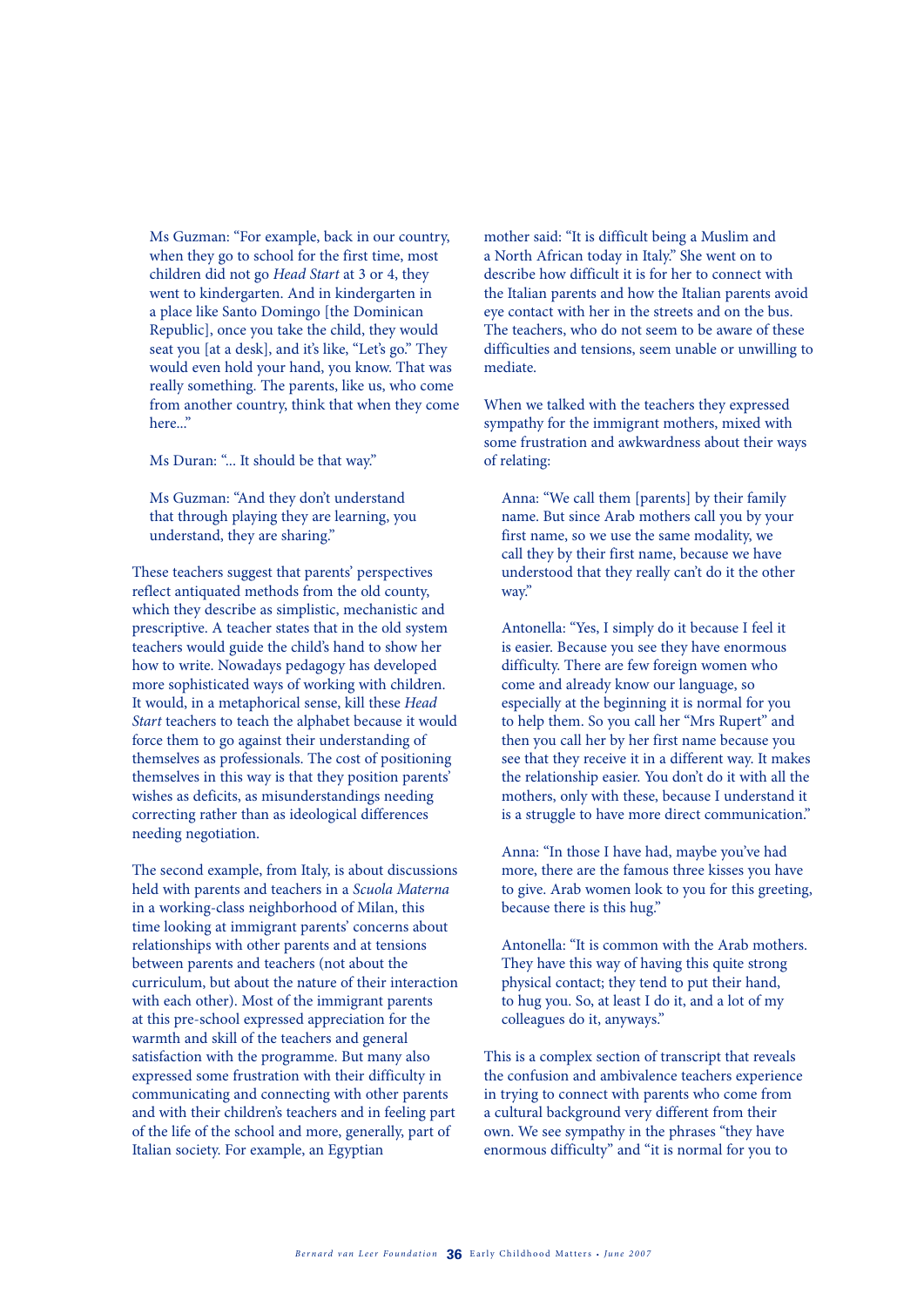

In absence of dialogue between parents and practitioners, young children of immigrant parents end up caught in the middle between the cultures of home and school and between the expectations of their parents and their teachers

help them" and frustration in the phrase "it is a struggle to have more direct communication." The comments about "those three famous kisses," "this hug," and "this quite strong physical contact" are of concern because they seem to suggest a discomfort and distancing and a feeling that the immigrant mothers' attempts to physically embrace them is excessive and inappropriate. But on a deeper level, we see in these comments something hopeful, as well. Beneath the discomfort with cultural difference there is a desire to connect. Antonella states that she exchanges hugs and kisses with these Muslim mothers begrudgingly, as a favour to them. But can't we see in this begrudging acceptance of a strange cultural gesture the potential for pleasure in connecting across cultural differences? Beneath or alongside these teachers' discomfort in being confronted with difference, we see expressions of empathy and the potential for connection between the Italian teachers and immigrant mothers as women, as mothers and as people.

## **Conclusions**

When there is an absence of dialogue, understanding and empathy between parents and practitioners, young children of immigrant parents end up caught in the middle between the cultures of home and school and between the expectations of their parents and their teachers. In the first stage of our research, we gathered examples of the differences in belief and perspective that separates immigrant parents and practitioners. In the next stage we will pilot a solution to this problem, as we develop and evaluate

strategies for bringing immigrant parents and practitioners together in dialogue about what they believe should happen in ecec settings.

We know that this dialogue will not be easy. The goal is 'to give voice' to immigrant parents. But power asymmetries between researchers, immigrant parents, and ecec practitioners make it difficult for everyone's voices to be heard. The problem of communication between ecec staff and immigrant parents is a particular example of a more general problem of dialogue across cultural and class divides. It is also a particular instance of a problem of dialogue across power differentials, a problem the post-colonial scholar Gayatri Spivak (1988) poses as the question: "Can the subalterns speak? And when they do, can their voices be heard?"

When immigrant parents and the staff who teach and care for their children attempt to engage in dialogue, there are many barriers that need to be overcome. Mechanisms are needed that will allow this dialogue to take place and, when it does take place, to acknowledge and address the power asymmetries and other obstacles that can block understanding and connection on both sides. This calls for a process not just of dialogue, but also of negotiation between practitioners and parents able and willing to compromise. Negotiation does not mean that practitioners need to do whatever parents ask, but it does mean putting one's own beliefs about best practice on the bargaining table. The process of cross-cultural dialogue and negotiation will produce **Propagation**<br> **Propagation**<br> **Cross-cultural dialogue and their teaches**<br> **Cross-cultural dialogue and their teaches**<br> **Cross-cultural dialogue and their teaches**<br> **Cross-cultural dialogue and the Cross-culture Stills fro**